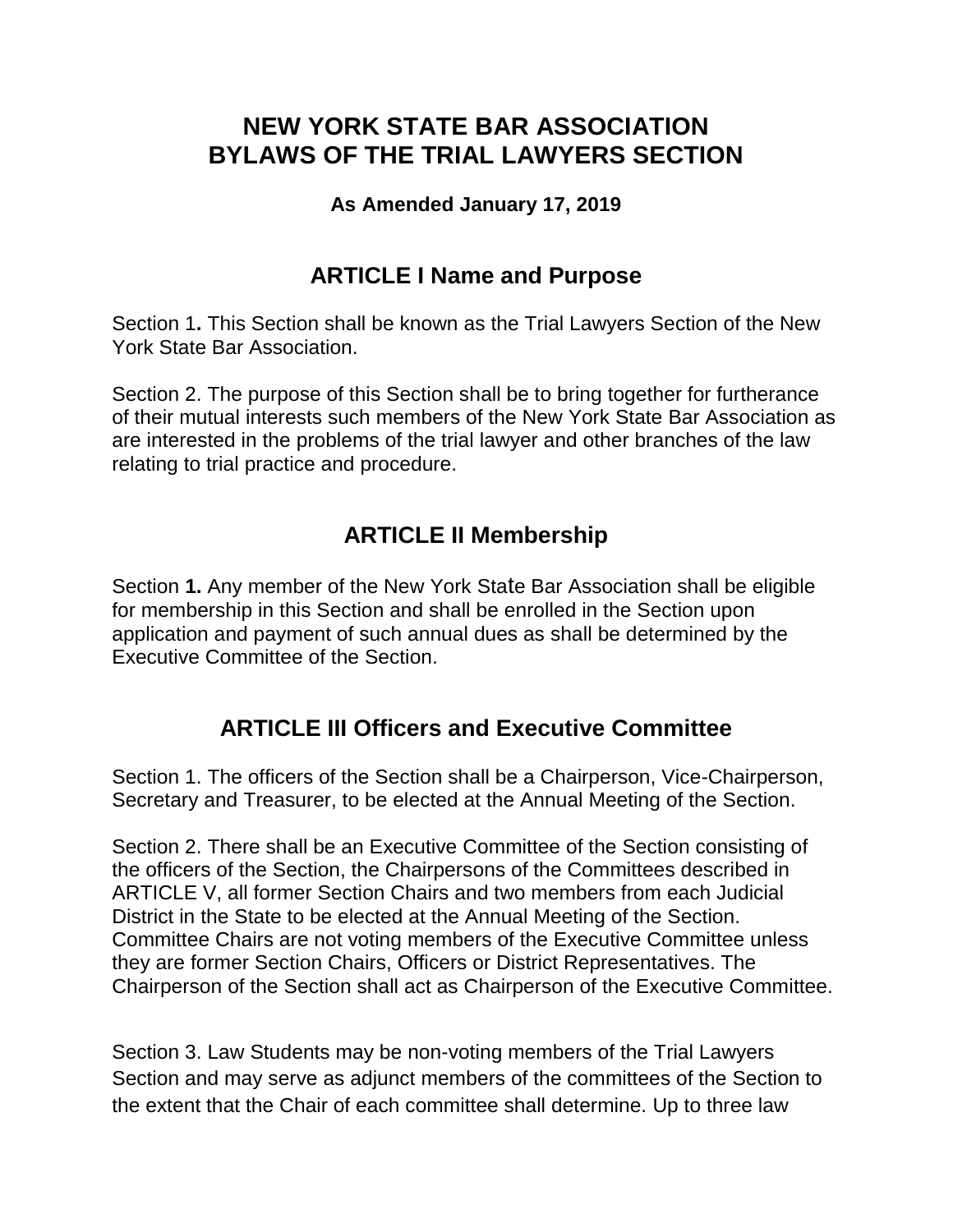students, upon appointment by the Section Chair, may serve as non-voting members of the Section's Executive Committee or any committee of the Section.

Section 4. One Young Lawyer (an attorney admitted to practice 10 years or less) and up to three Law Students (as non-voting members of the Executive Committee) shall serve on the Section's Executive Committee.

Section 5. All officers will hold office for a term of one year beginning on the first day of the month following the New York State Bar Association's Annual Meeting. (February 1st)

## **ARTICLE IV Duties of the Officers and of the Executive Committee**

Section 1. Chair. The Chair shall preside at all meetings of the Section and Executive Committee and shall perform such other duties and acts as usually pertain to the office of Chair. The Chair shall appoint the Chairs and co-chairs as set forth in Article V and any committees created as necessary. The Chair shall have the power to create and discontinue committees as necessary.

Section 2. Vice-Chair. The Vice-Chair shall assist the Chair in the performance of his or her duties when requested to do so. On the death, resignation or during the disability of the Chair, the Vice-Chair shall perform the duties of the Chair for the remainder of the Chair's term, except in the case of the Chair's disability, and then only for so much of the term as the disability continues.

Section 3. Secretary. The Secretary shall be the custodian of all books, papers, documents and other property of the Section, except money. He or she shall keep a true record of the proceedings of all meetings of the Section and of the Executive Committee.

Section 4. Treasurer. The Treasurer shall be the custodian of the monies of the Section and keep all records, accounts and books of all financial matters concerning the Section. The Treasurer shall make a financial report to the Executive Committee at each regular meeting and at the request of the Chair.

Section 5. Executive Committee. The Executive Committee shall fix dues, with the approval of the Finance Committee; have general supervision and control of the affairs of the Section subject to the Bylaws of the New York State Bar Association and the Bylaws of this Section.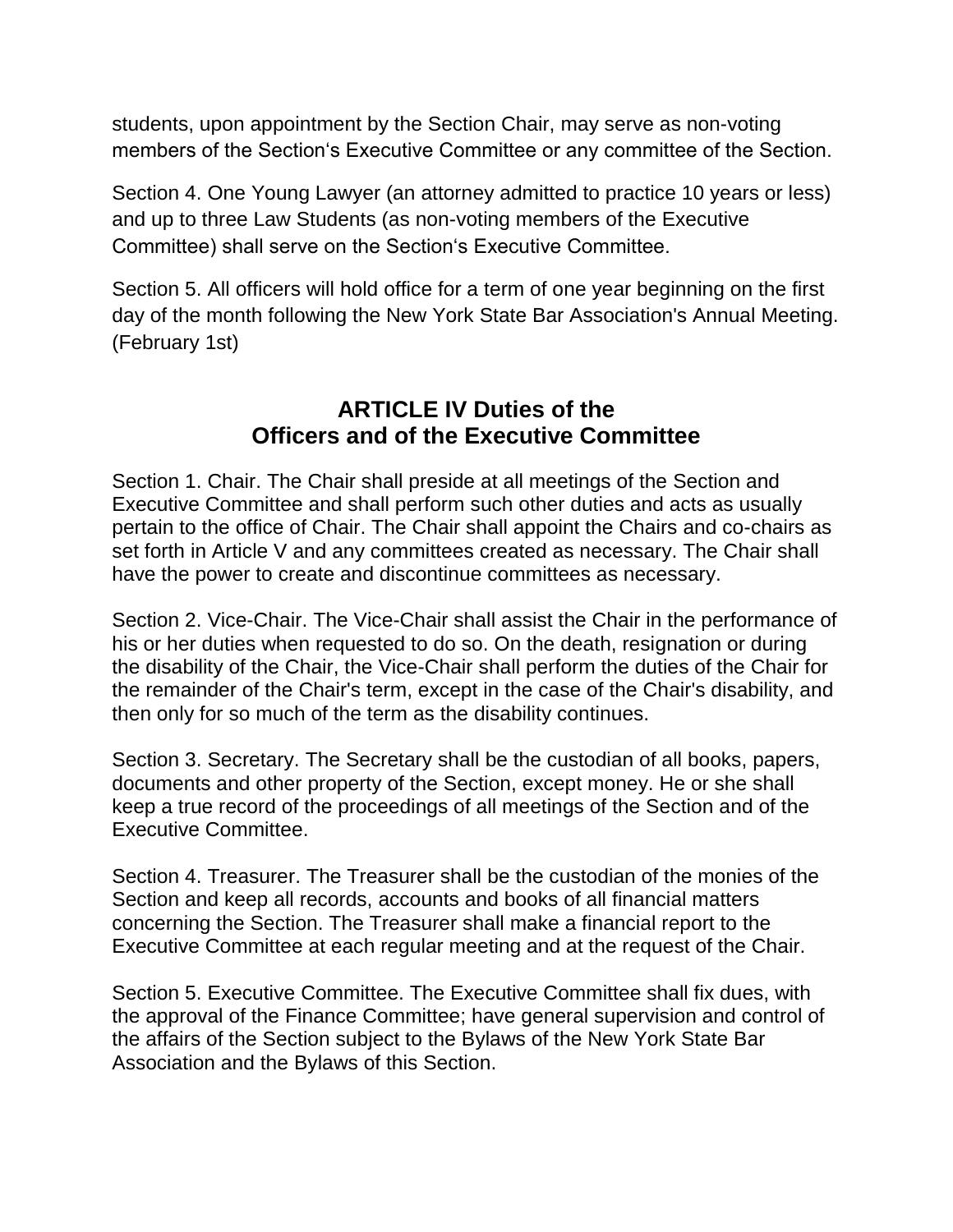Section 6. The Executive Committee, during the interim between the Annual Meetings of the Section, may fill vacancies in the office of Chair, Vice-Chair, Secretary, Treasurer, Executive Committee and the Section Delegate to the House of Delegates of the New York State Bar Association by appointment. Officers so appointed shall serve as set forth in Article III, Section 3.

Section 7. District Representatives. The District Representatives shall be responsible for contacting the members of their district who have not renewed their section membership by the spring to encourage them to rejoin the Section. The district representatives shall be responsible for proposing, and if approved by the Executive Committee, organizing and hosting one event in their district each year.

Section 8. Financial Officer. The chair can appoint with the approval of the Executive Committee, a financial officer to assist the Executive Committee with any budgetary or financial decisions that need to be addressed. Said officer will have no voting rights and sits at the discretion of the Executive Committee.

Section 9. Young Lawyer Members: The Young Lawyer member of the Section's Executive Committee shall serve as a liaison to the Young Lawyers Section of the Association and Chair the Section's Young Lawyer Committee. He or she shall also serve as a liaison with the Law student committee of the Section.

Section 10. Law Student Members: At least one of the law student members of the Executive Committee shall chair the Sections Law Student Committee and serve as a liaison to the Section's Young Lawyer Committee. The other law student members of the Section's Executive Committee shall serve as members on the Section's Law Student Committee.

# **ARTICLE V Committees**

Section 1. Prior to each Annual Meeting of the Section, the Chair shall appoint a Nominating Committee of three members of the Section, which committee shall make a report of nominations to the Section for the office of Chair, Vice-Chair, Secretary, Treasurer, members of the Executive Committee and Section Delegate to the House of Delegates. Other nominations for the same offices may be made from the floor.

Section 2. The Chair may appoint such other committees as it may from time to time be advised.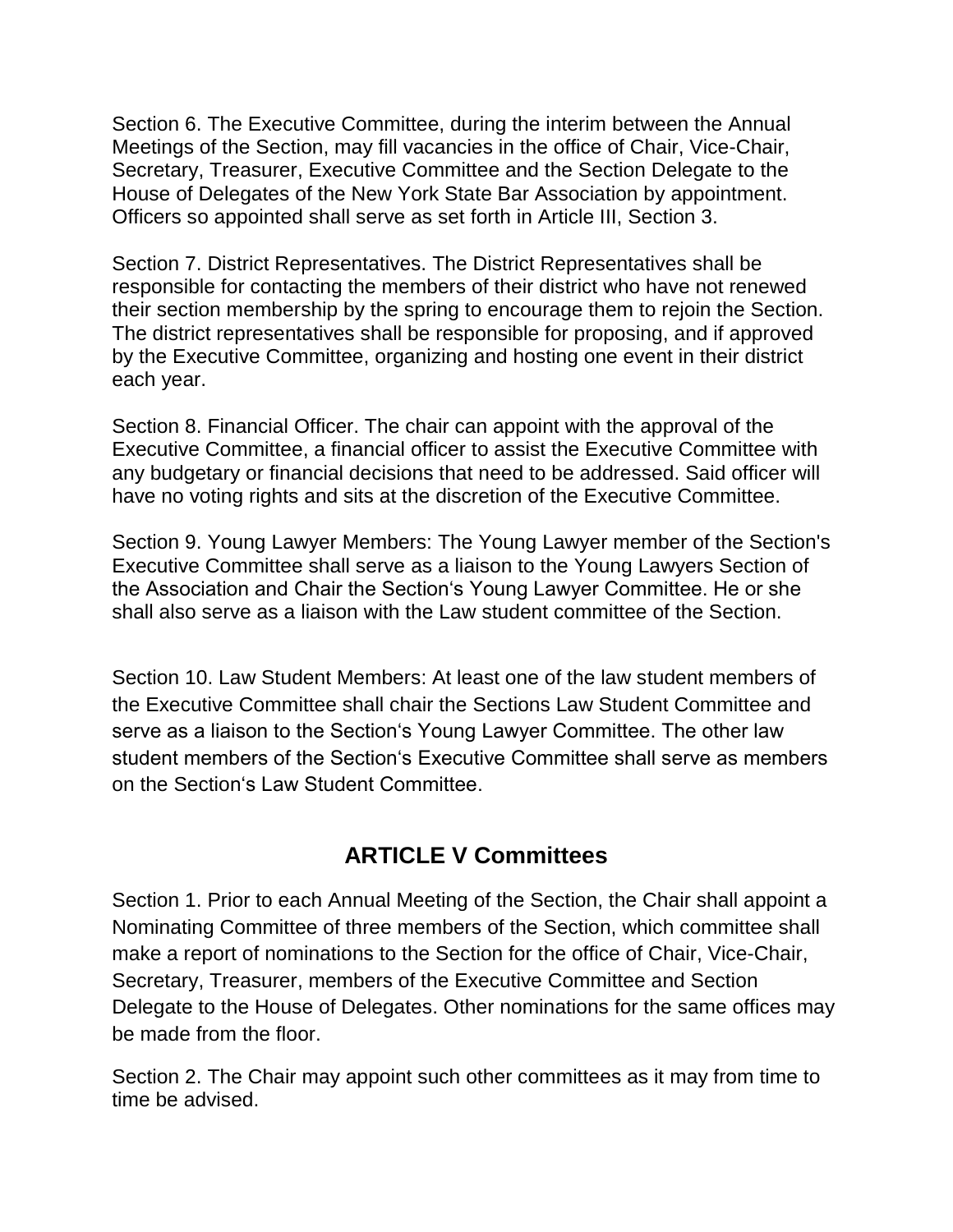Section 3. There should be the following standing committees in the Section:

- a) Membership Committee
- b) Young Lawyer Committee
- c) Law Student Committee
- d) Legislative Committee
- e) Fast Action Committee

i. If the Executive Committee is not in session and a matter or matters arise that require an immediate response or decision before the Executive Committee can formally meet, the Fast Action Committee may take any action required or permitted by the Executive Committee.

ii. The Fast Action Committee shall consist of the current Chair, Vice-Chair, Secretary and the immediate past two Chairs. This committee can meet by any electronic means it deems appropriate including, but not limited to, telephone, email or video conferencing.

iii. If the current Chair in his or her discretion determines that the entire Executive Committee should respond and that time permits it, any action taken by the Fast Action Committee prior to implementation may be presented electronically to the entire Executive Committee for the purpose of authorizing, amending or voting down the proposed action.

iv. If the Chair authorized an emergency meeting of the Executive Committee to review the actions of the Fast Action Committee, such meeting may be done by any electronic means deemed appropriate by the Chair.

#### **ARTICLE VI Meetings**

Section 1. The Annual Meeting of the Section shall be held at a time and place designated by the Executive Committee and approved by the President of the New York State Bar Association during the week in which the Annual Meeting of the New York State Bar Association is held.

Section 2. The members of the Section present at any meeting shall constitute a quorum for the transaction of business.